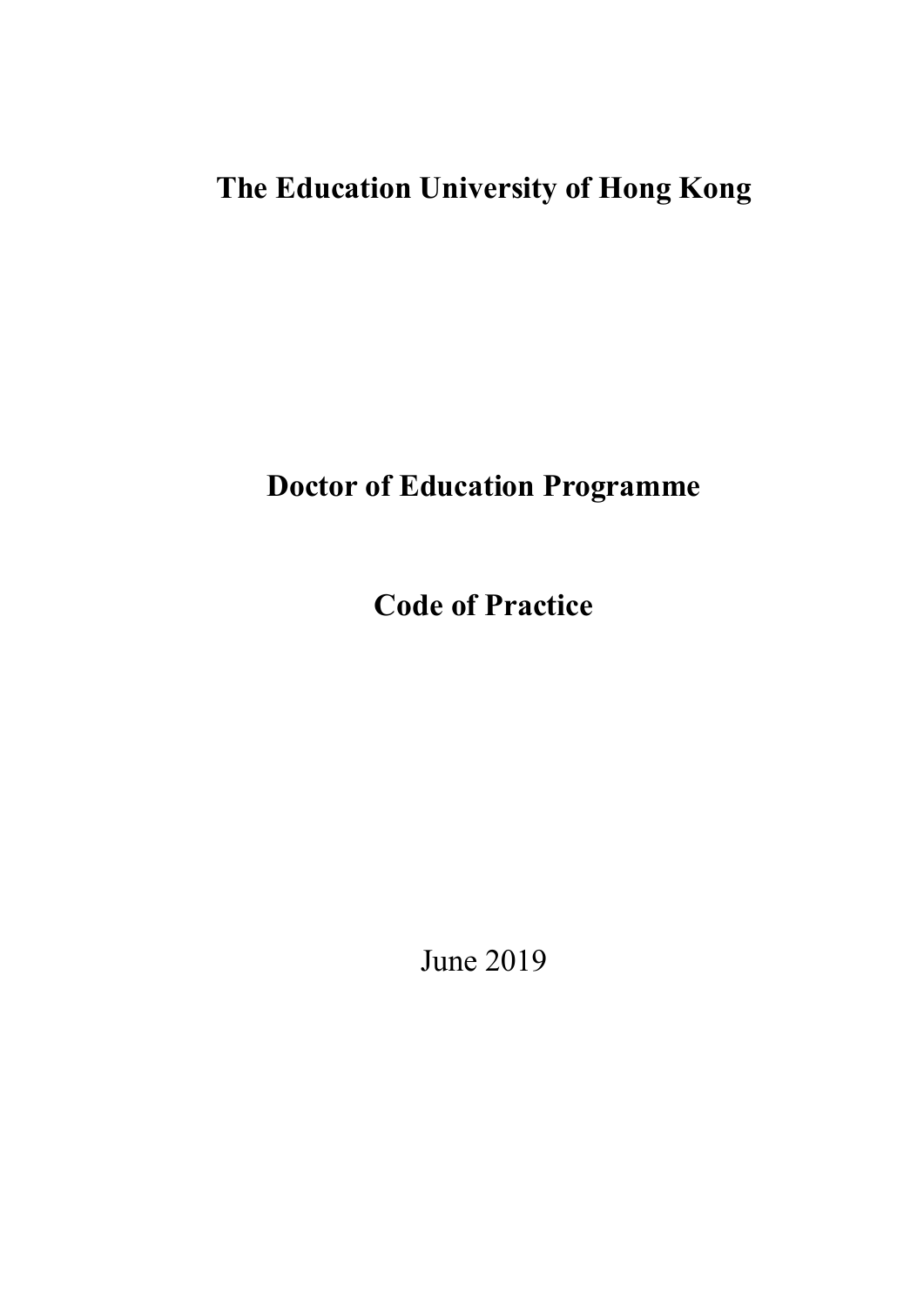## **Table of Contents**

| $\mathbf{1}$ |
|--------------|
|              |
|              |
|              |
|              |
|              |
|              |
|              |
|              |
|              |
|              |
|              |
|              |
|              |
|              |
|              |
|              |
|              |
|              |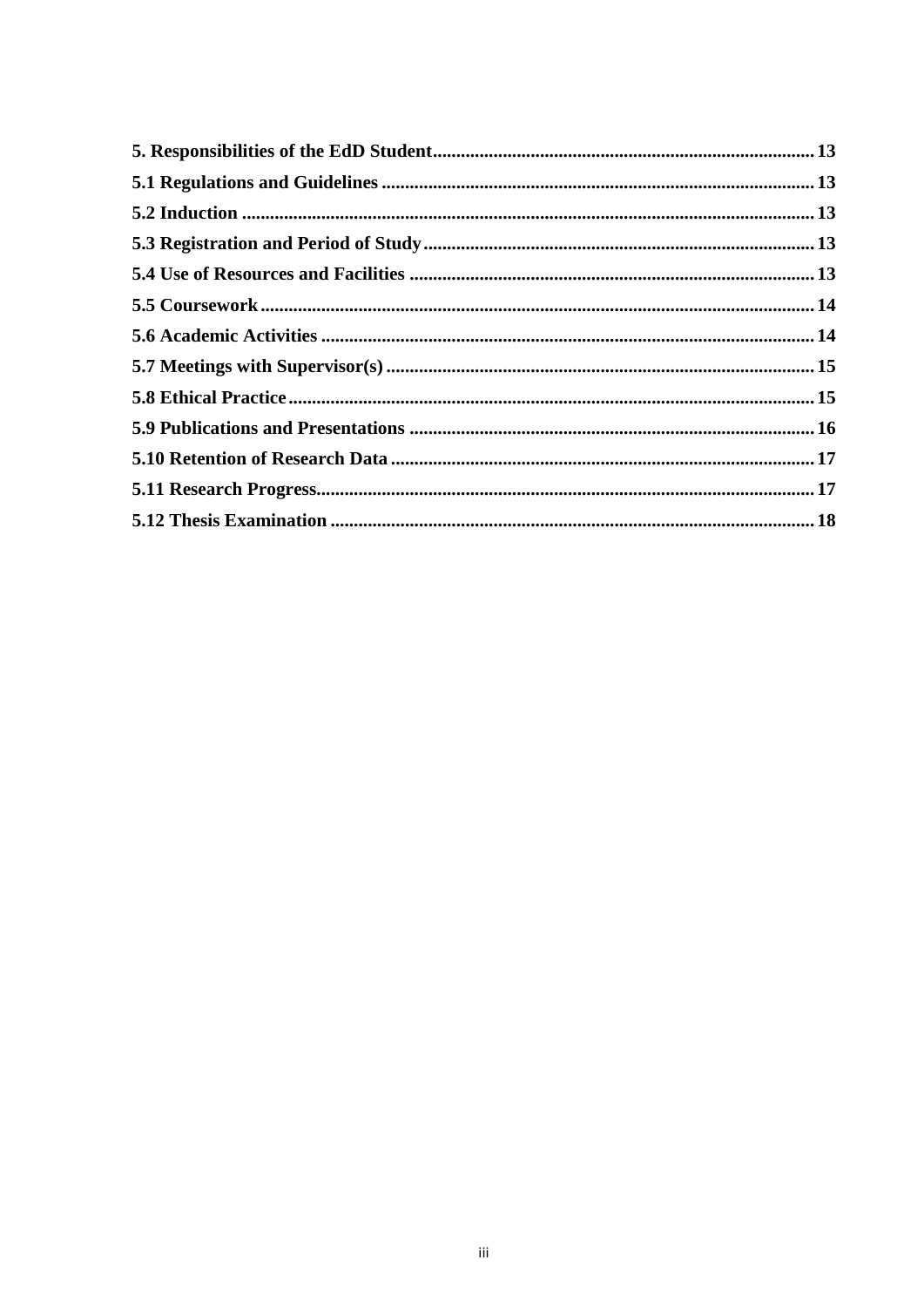## <span id="page-3-0"></span>**About the Code**

The clauses described in this *Code of Practice* (the Code) stipulate the respective rights and responsibilities of Doctor of Education (EdD) students, their supervisors, and the University. The principal purpose of this *Code of Practice* is to ensure that all EdD students and supervisors are aware of the reciprocal responsibilities of each other and of the University. The University acknowledges that EdD students have a right to receive effective and constructive teaching and supervision and that they also have the responsibility to adhere to the University's regulations.

The Code should be read in conjunction with the University's regulations for the EdD programme. Additional information and specific guidelines may be produced and communicated to EdD students by the Graduate School or relevant academic and supportive units at the induction sessions.

The Code consists of five parts:

- 1. Responsibilities at the University Level;
- 2. Responsibilities of the Graduate School;
- 3. Responsibilities at the Department Level;
- 4. Responsibilities of the Supervisor(s); and,
- 5. Responsibilities of the EdD Student.

To ensure the highest possible quality of EdD programme delivered in the University, the Code will be regularly reviewed by the Graduate School. Amendments will be endorsed by the Board of Graduate Studies.

Information stated in this Code is aligned largely with those Codes of Practice published by the Education University of Hong Kong, the Institute of Education (UK), the University of Bristol (UK) and La Trobe University (Australia).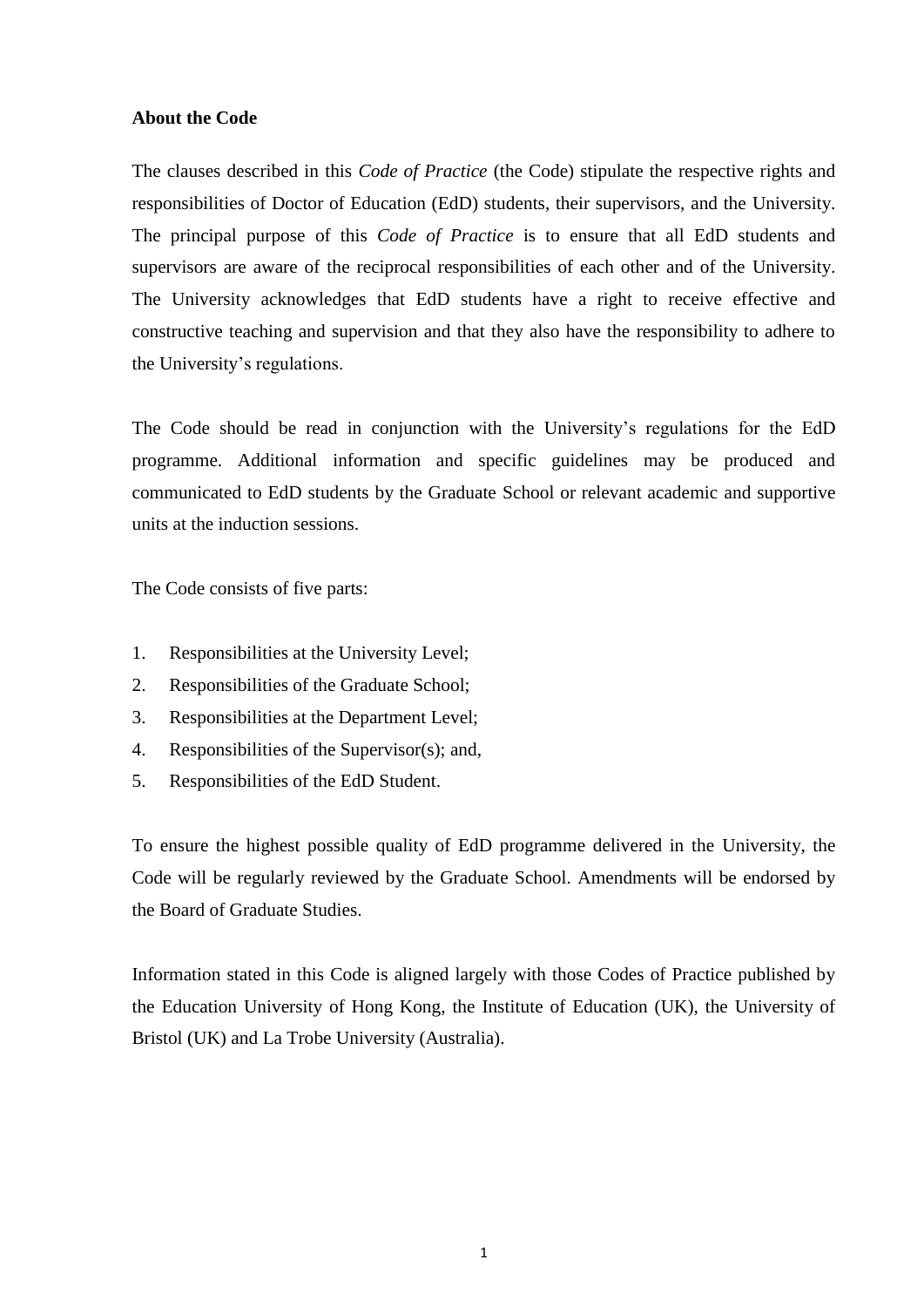#### **1. Responsibilities at the University Level**

The Board of Graduate Studies (BGS) has the responsibility to ensure that appropriate EdD programme guidelines and regulations are implemented University-wide.

The University will ensure that:

#### <span id="page-4-0"></span>**1.1. Standards and Requirements**

The standards and requirements for the EdD programme have been set up and are readily accessible.

#### <span id="page-4-1"></span>**1.2 Research Ethics**

The University has a clear policy and set of procedures for obtaining relevant ethics clearances and that the policy and procedure are made available to students. The Human Ethics Committee established by the University is responsible for monitoring and dealing with research ethics matters. For information, please refer to the website of Research Development Office [\(http://www.eduhk.hk/rdo/\)](http://www.eduhk.hk/rdo/).

## <span id="page-4-2"></span>**1.3 Intellectual Property**

With regard to the avoidance of any infringements of intellectual property rights, the University strictly follows the Copyright Ordinance of Hong Kong at this website [\(http://www.legislation.gov.hk/eng/index.htm\)](http://www.legislation.gov.hk/eng/index.htm) and library's website [\(http://www.eduhk.hk/lib\)](http://www.eduhk.hk/lib) for the use of Copyright Works in Education. For details please refer to the sections regarding copyright in the student handbook.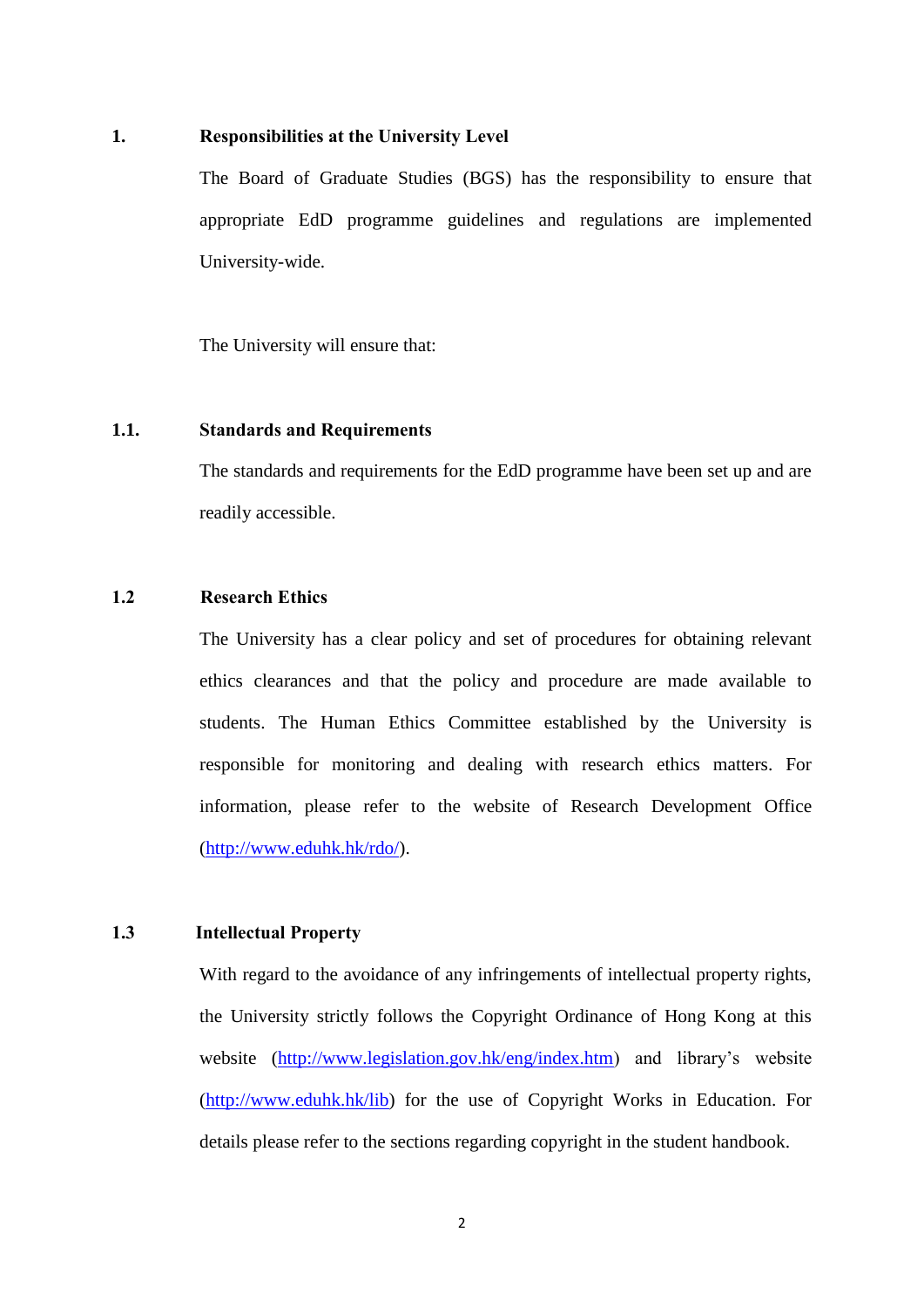#### <span id="page-5-0"></span>**1.4 Procedures for Dealing with Complaints and Grievances**

There are grievance procedures for dealing expeditiously with any problems or misunderstandings in respect of matters relating to the EdD student's assessments, examination and evaluation of candidature at the University. It is the University's aim to prevent any serious issues which may lead to a complaint or grievance.

#### <span id="page-5-1"></span>**1.5 Procedures and Mechanisms for Quality Assurance**

The EdD Programme Committee acts as an advisory body to BGS and their responsibilities cover major aspects of quality assurance, teaching and learning, programme development and implementation matters.

## **2. Responsibilities of the Graduate School**

The Graduate School (GS) is an academic unit responsible for the oversight of the EdD programme and for ensuring that its quality meets international standards.

#### <span id="page-5-2"></span>**2.1. Quality Assurance**

- 2.1.1. The GS will develop strategic plans and be responsible for their implementation as well as collaboration initiatives.
- 2.1.2. The GS will provide an academic environment that allows all EdD students have a positive and successful learning and research training experience in the University. Specifically, the GS will contribute to policy formulation and review of EdD programme and aspects regarding the following taught and research components: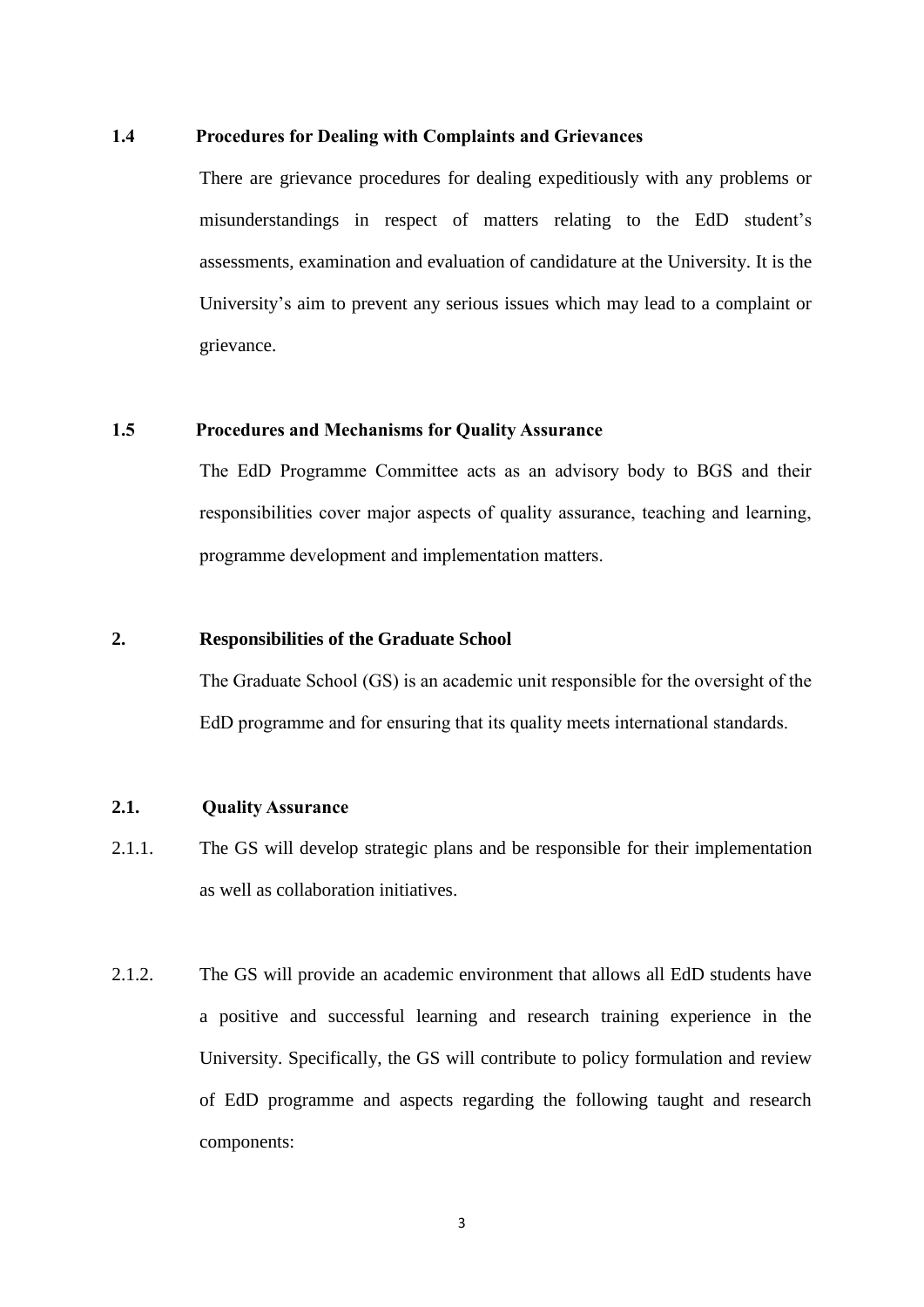- i. Remind supervisors and area coordinators of the University's Code of Practice, relevant policies, guidelines and regulations;
- ii. Coordinate with Faculties in offering core, specialized and elective taught courses for EdD students;
- iii. Monitor, support and enhance the quality of coursework and research supervision;
- iv. Ensure that the responsibilities of the supervision team and EdD students are clearly communicated to and understood by supervisors and EdD students;
- v. Remind EdD students supervisors and teaching staff to follow the University's policy on academic honesty, details of which could be retrieved from the website of Registry [\(http://www.eduhk.hk/registry\)](http://www.eduhk.hk/registry);
- vi. Deal with problems or misunderstandings in respect of matters relating to thesis examination;
- vii. Monitor EdD students' progress and assessment across the University;
- viii. Work closely with Faculties and Departments to promote international collaboration and to provide integrative learning activities for EdD students;
- ix. Review Annual Progress Reports to ensure that the student's training, supervision and support needs are being met and to identify any difficulties which the student or the supervisor might be experiencing; and,
- x. Provide research supervision training workshops for less experienced supervisors.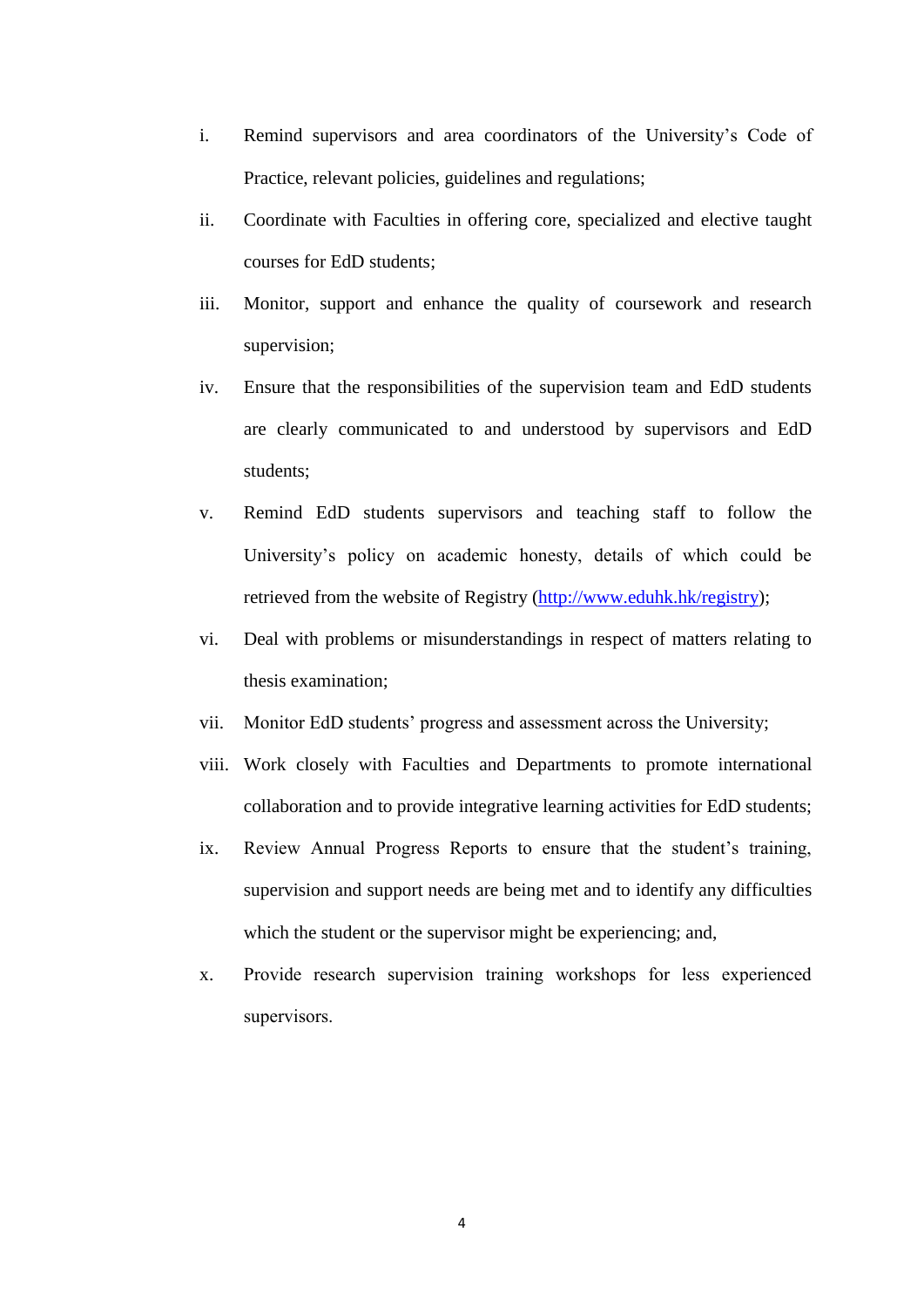## <span id="page-7-0"></span>**2.2. Admission, Induction and Training**

- 2.2.1. The admission of EdD students is conducted in accordance with the University's admission standards and requirements.
- 2.2.2. The GS will run a University-level induction programme for all new EdD students. This will help ensure that all EdD students are aware of the *Code of Practice*, relevant GARs and the University's standards and requirements for specific degrees. It will also help expose EdD students to the resources, facilities and support available to them while enrolled in the University's EdD programmes.
- 2.2.3. The GS will organise regular research skills seminars and related activities for students.

## <span id="page-7-1"></span>**2.3. Evaluation and Feedback**

The GS will conduct an annual evaluation survey of the EdD programme and courses as well as evaluation survey on supervision. A summary report will be produced and submitted to the BGS for consideration and endorsement of actions to be taken. Statistics shall be disclosed to teaching staff and supervisors for future improvements.

## <span id="page-7-2"></span>**2.4. Monitoring Supervision**

The GS will ensure the quality of its EdD degree supervision by implementing quality assurance mechanisms to monitor supervision. Specifically, the mechanism will include the following:

5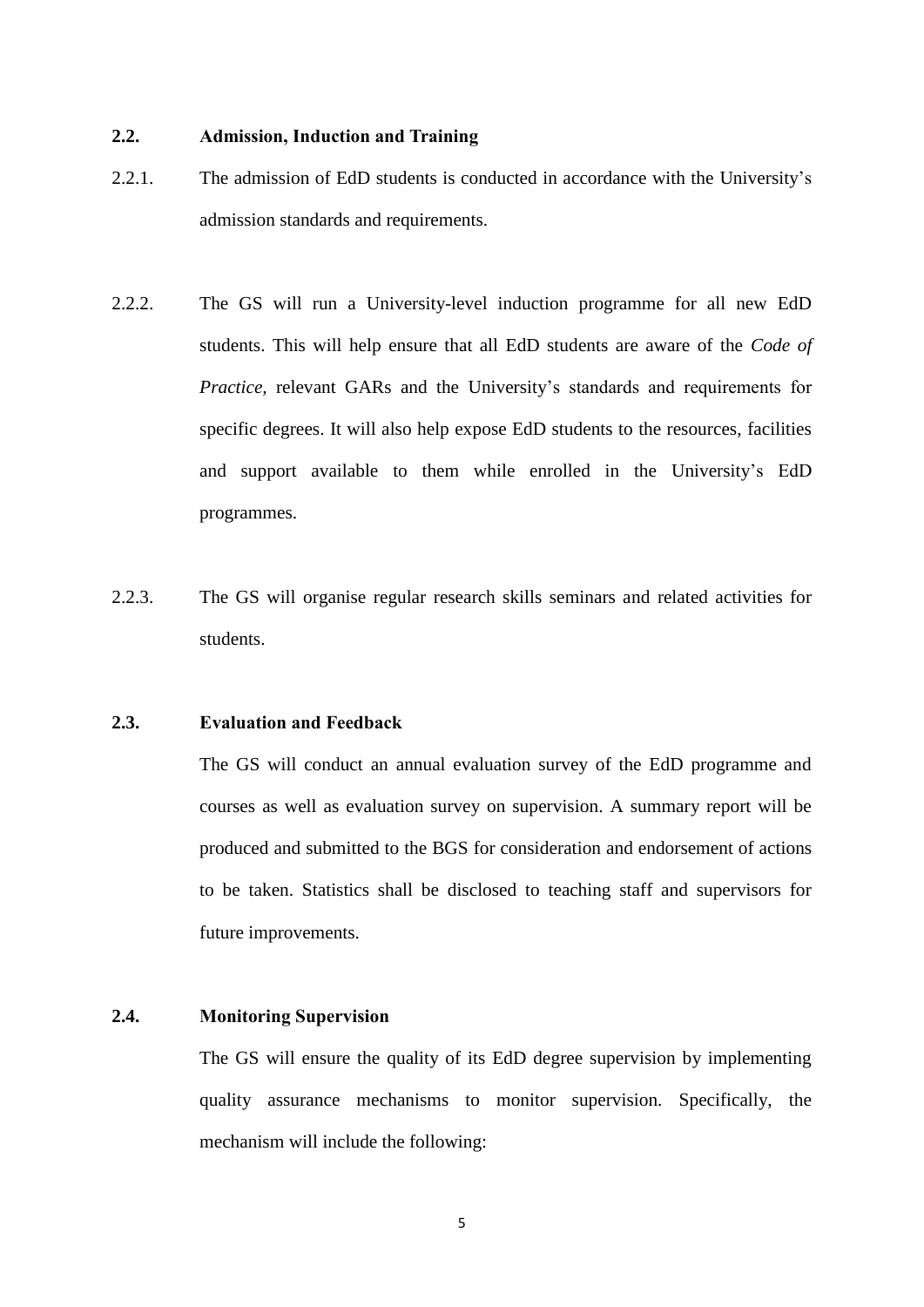- i. Reviewing data collected from annual evaluation on the quality of research supervision through a student research evaluation questionnaire; and,
- ii. Analysing indicators of the effectiveness of EdD student support, such as the success rates of EdD students' completion, duration of candidature and quantity of thesis submission.

## <span id="page-8-0"></span>**2.5. Monitoring EdD Student Progress**

The GS, in conjunction with those academic units involved, will regularly review the progress of all EdD students throughout their studies. This includes the following aspects:

- i. Satisfactory completion of any required taught courses according to the specified or agreed timetable;
- ii. An Annual Progress Report completed by both the EdD student and the Principal Supervisor to confirm that satisfactory progress has been made; and
- iii. In the case that satisfactory progress has not been made, both the EdD student and the Principal Supervisor will be invited to provide explanations as well as practical solutions, failing which the EdD student's enrolment may have to be suspended.

## <span id="page-8-1"></span>**2.6. Thesis Examination**

The GS will remind all EdD students of the standards of the research component as stipulated in the *GAR for the Research Component of the Research Postgraduate and professional doctorate programmes*.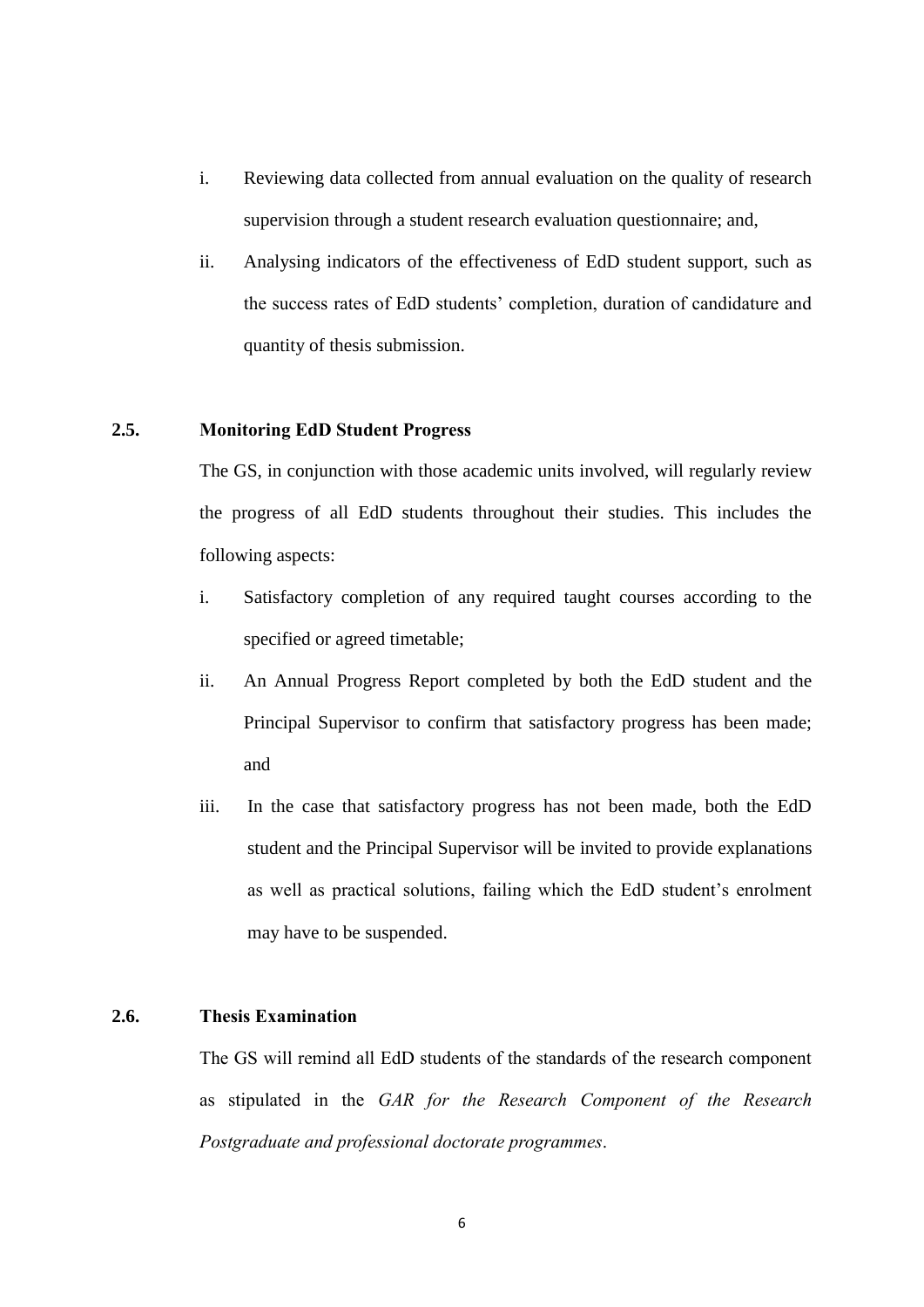### <span id="page-9-0"></span>**3. Responsibilities at the Department Level**

## **3.1. Responsibilities of Departments**

- 3.1.1. Departments are responsible for designing the content of and providing the staffing for specialized area and elective courses.
- 3.1.2. Department heads are responsible for the appointment of Area Coordinators.

## <span id="page-9-1"></span>**3.2. Responsibilities of the Area Coordinators**

The main responsibilities of the Area Coordinators include the following:

- i. Coordinate the course offering in the respective specialized areas;
- ii. Assist EdD student in identifying the most appropriate supervision team; and
- iii. Be aware of the *GAR for Taught Postgraduate Programme, GAR for the Research Component of the Research Postgraduate and professional doctorate programmes* and *Code of Practice* in order to provide appropriate guidance and support to students throughout their registration at the University.

## **3.3. Supervision Arrangements**

The following supervision arrangements should be in place:

i. Mechanisms to disseminate relevant guidelines, regulations, policy and procedures to supervisors and EdD students;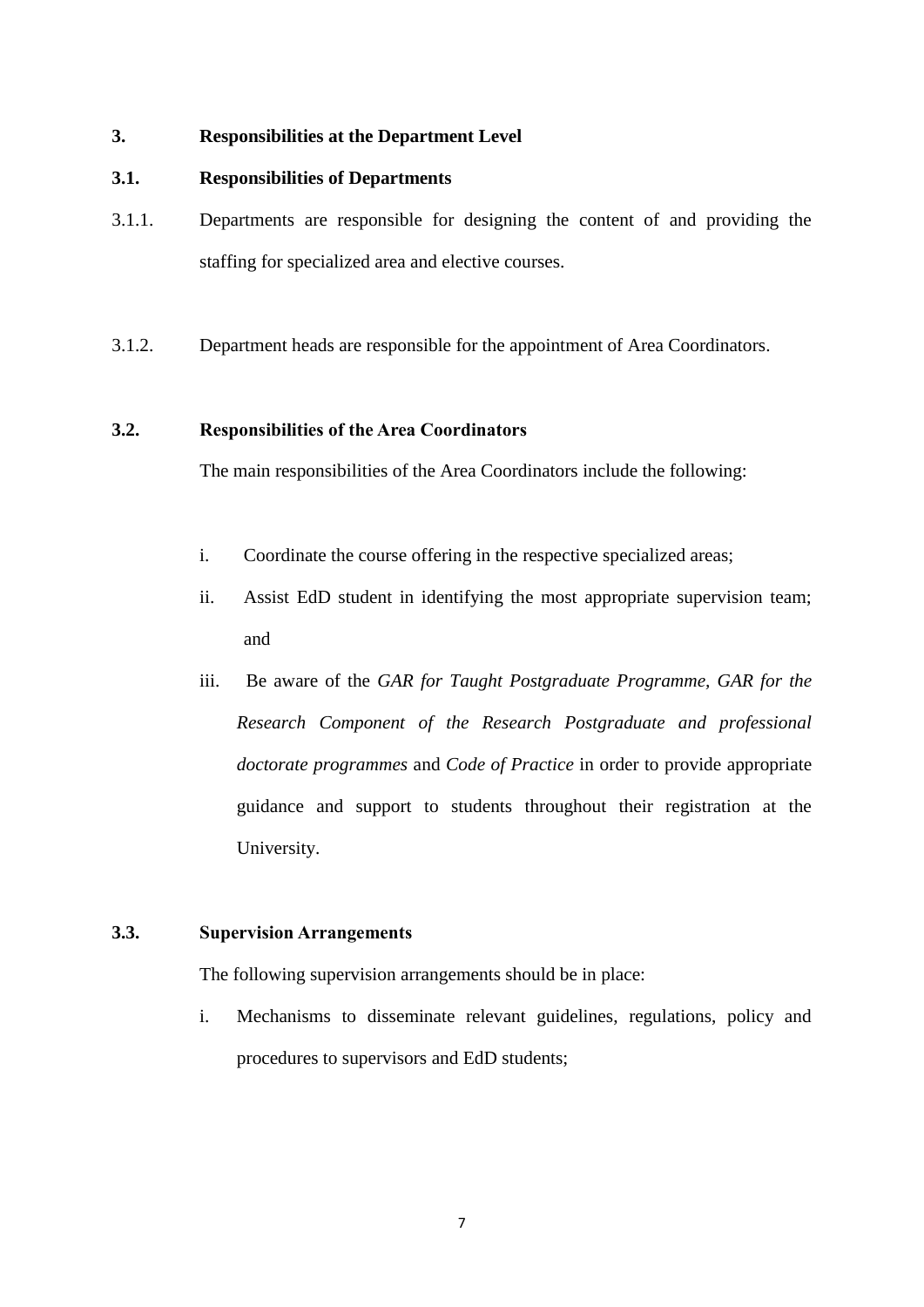- ii. When the Principal Supervisor is anticipated to be absent for more than 6 weeks, one Associate Supervisor should act as the Principal Supervisor on a temporary basis to provide ongoing support to the EdD student;
- iii. When a supervisor is no longer able to continue in the role, or the EdD student's research focus changes to an area for which the appointed supervisor is no longer the most appropriate person, the Principal Supervisor (or Head of the academic unit, in the case of the Principal Supervisor is no longer able to continue in the role) must advise the Graduate School in writing as soon as possible and make all efforts to identify and appoint a suitable replacement supervisor. During the transition period, to ensure the continuity of supervision, the Associate Supervisor in the supervisory panel (or the 1st Associate Supervisor if there is more than one Associate Supervisor in the supervisory panel) should take up the role of Acting Principal Supervisor temporarily until the replacement supervisor is appointed.

#### **3.4 Centre Affiliation of EdD Students & Research Participation**

The department should assign EdD students to a University-/Faculty-level Research Centre, Faculty-level Professional Development Centre or Resource Centre according to their research areas. By affiliating all these students to the research clusters of the University, the research capacity of individual students as well as the University could be built and enhanced as a whole.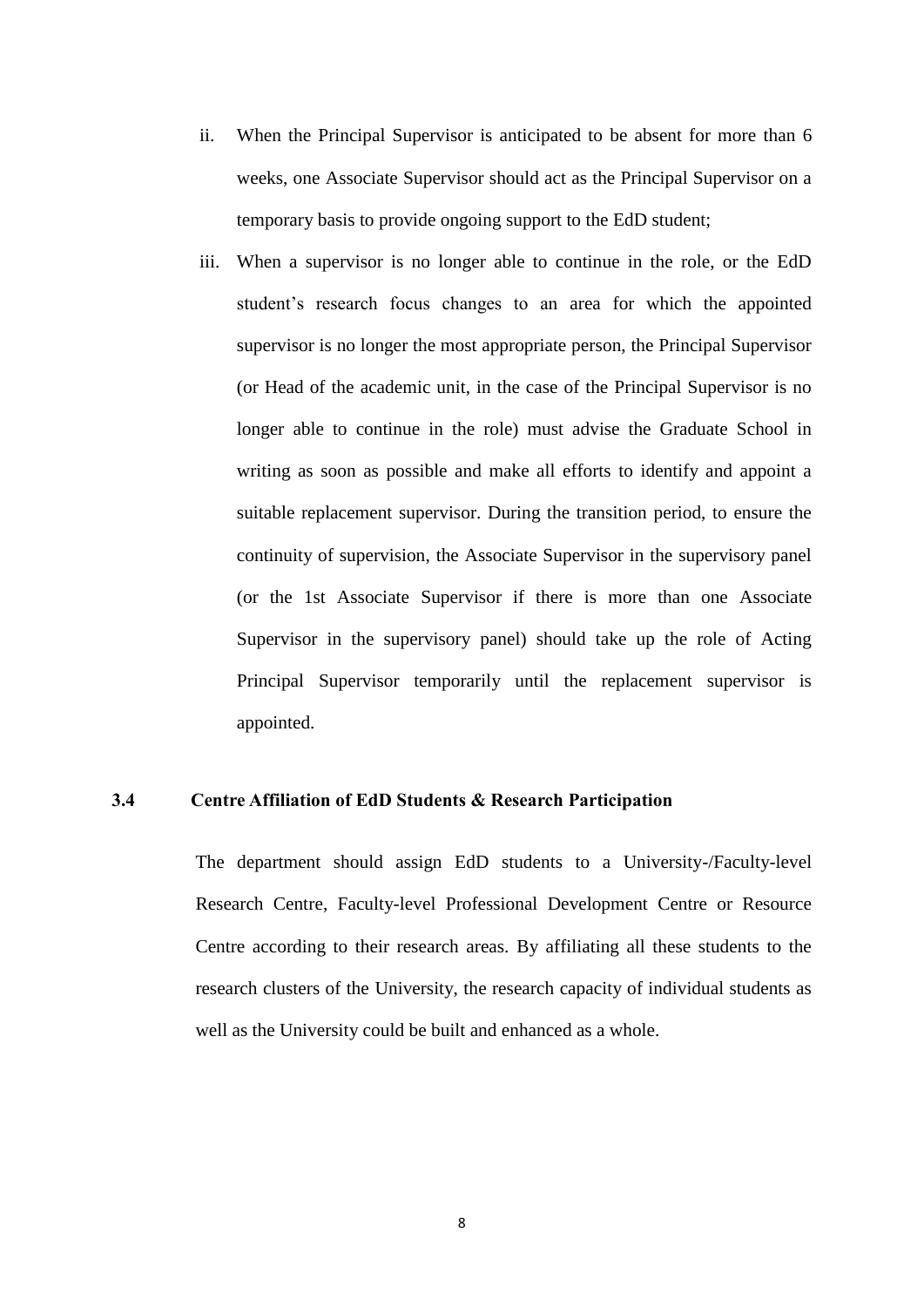#### <span id="page-11-0"></span>**4. Responsibilities of the Supervisor(s)**

#### <span id="page-11-1"></span>**4.1. Supervisor(s)**

- 4.1.1. The supervision team should be constituted in accordance with principles set out in the *GAR for Taught Postgraduate Programme, GAR for the Research Component of the Research Postgraduate and professional doctorate programmes, Code of Practice,* and relevant guidelines and regulations.
- 4.1.2. It is the responsibility of the supervision team to maintain a professional relationship at all times with the EdD student, and to model a research culture of excellence, professionalism, integrity and mutual respect. The student should have an identified principal point of contact which will normally be the Principal Supervisor. The main responsibilities of the supervisor(s) should include the followings (Section 4.2 - 4.7).

#### <span id="page-11-2"></span>**4.2. Guidance and Monitoring Student Progress**

Provide academic guidance on the thesis component to the EdD student and guide the EdD student through to completion. The supervisor(s) should:

- i. Discuss with the student the overall expectation of the EdD thesis or folio;
- ii. Work with the EdD student to establish a clear timetable, work plan, meeting schedule to ensure the student completes the EdD programme within the maximum period of study. Formal meetings maybe supplemented where appropriate by more frequent informal meetings. Written meeting records are advised to be kept to help both the EdD student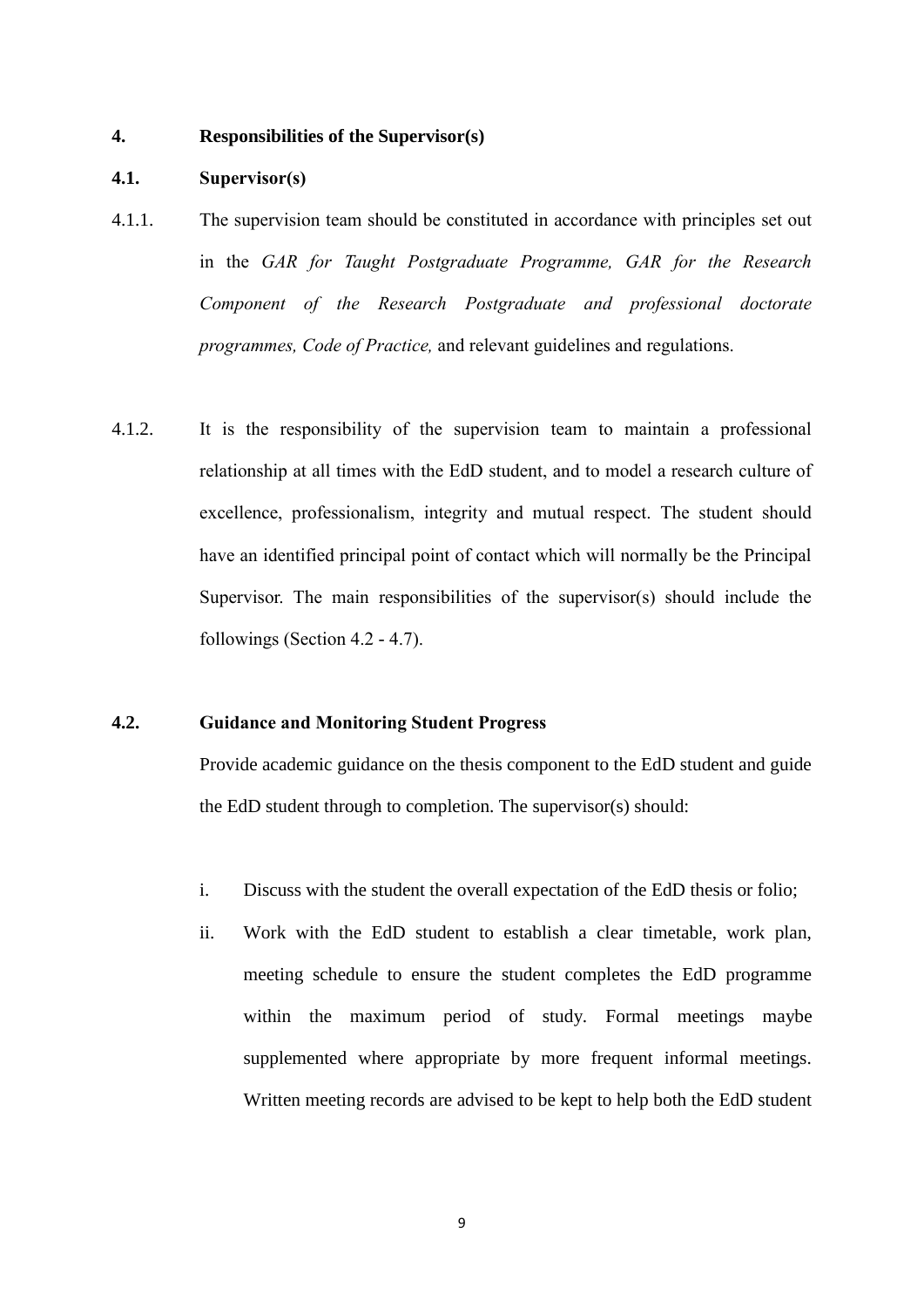and the supervisor to monitor progress and take action on any problems identified;

- iii. Give guidance in defining a coherent and manageable research topic, preparing a research proposal and identifying the requisite techniques for the research;
- iv. Advise on literature retrieval and review, presentation and academic writing style; avoid plagiarism and comply with ethical requirements and good research practice;
- v. Comment constructively on, or suggest revisions to, written work, within a reasonable time frame (e.g. within 1-4 weeks depending on the content and quantity of the written work);
- vi. Encourage the student to pursue independent initiatives and exercise self-motivation;
- vii. Evaluate the quality of the student's thesis or folio on a regular basis to ensure any concerns on the student's progress can be addressed promptly, and any difficulties may be resolved at an early stage;
- viii. Take appropriate action if the student is not progressing towards his/her planned goals. Written advice relating to any unsatisfactory progress should be communicated to the Graduate School so that the student has a clear understanding of their progress;
- ix. Undertake Research Supervision Training Workshops organized by the Graduate School if the appointed supervisor has no prior research supervision experience;
- x. Work with the student to submit an Annual Progress Report on his/her study progress in the past twelve months for review; and,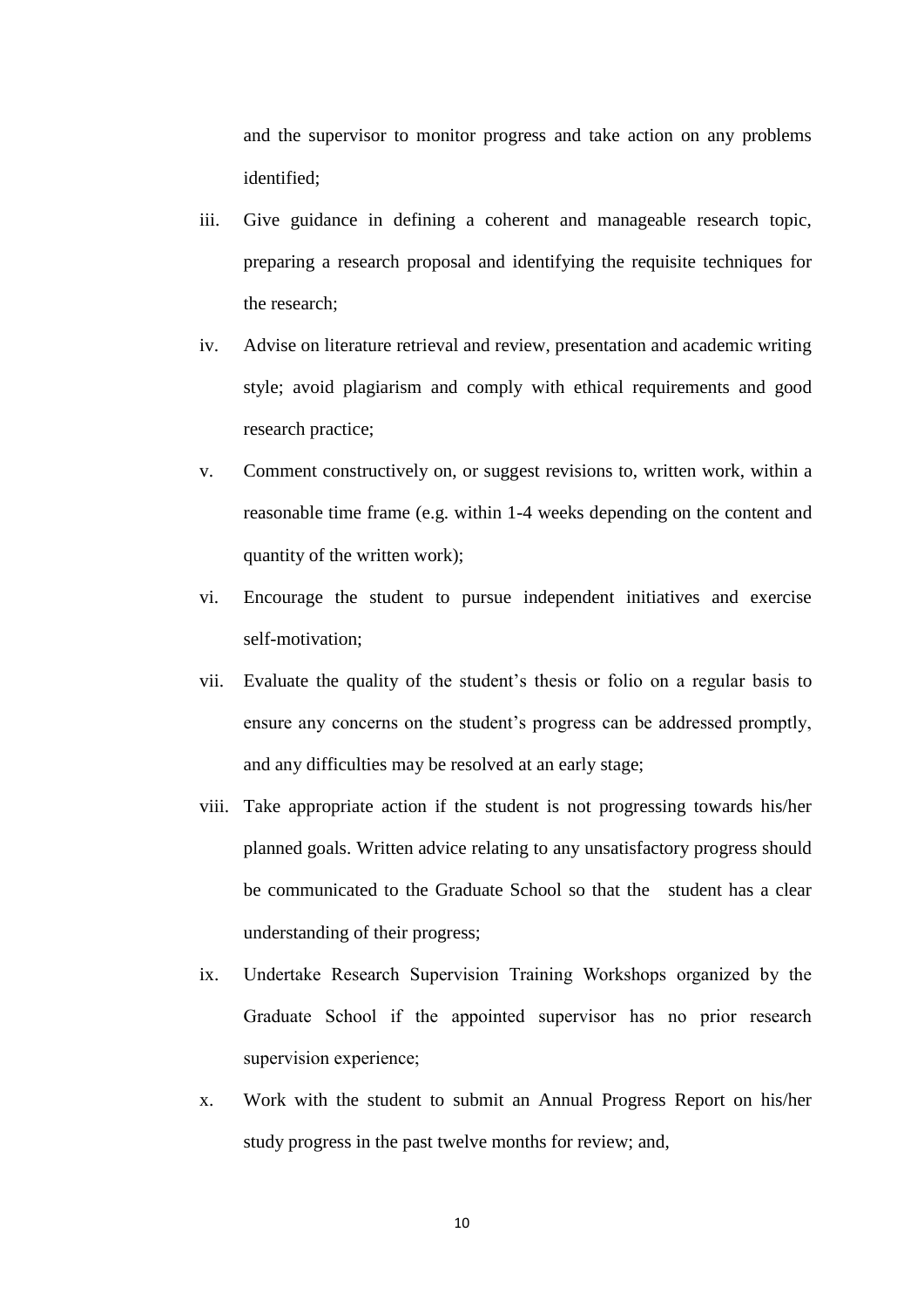xi. Appreciate that non-local students may need special assistance to adjust to life and study in Hong Kong, particularly if these adjustments may impede the progress of their research.

## <span id="page-13-0"></span>**4.3. Continuity of the Research Supervision**

When a supervisor finds himself/herself no longer able to continue in the role, the supervisor should discuss with the Principal Supervisor (or Head of academic unit, in the case of the Principal Supervisor is no longer able to continue in the role) so that the Principal Supervisor or Head of academic unit could identify a suitable replacement supervisor as soon as possible. In such circumstances, the Principal Supervisor / Head of academic unit should provide advice and guidance to the student in the re-appointment of supervisor.

#### **4.4. Feasibility of the Project**

Give detailed advice on the feasibility of the research project (thesis or folio) in terms of time, physical facilities and human resources required. The supervisor will advise the EdD student on productive use of time in conducting research work in accordance with the maximum study period of the programme.

#### <span id="page-13-1"></span>**4.5. Ethics and Responsible Research Practice**

Ensure that the EdD student is aware of any legal and ethical concerns in relation to the research, including relevant Codes of Ethics and Research Ethics Guidelines. The supervisor will discuss with the student the importance of meeting all ethical clearance requirements in research activities. For information,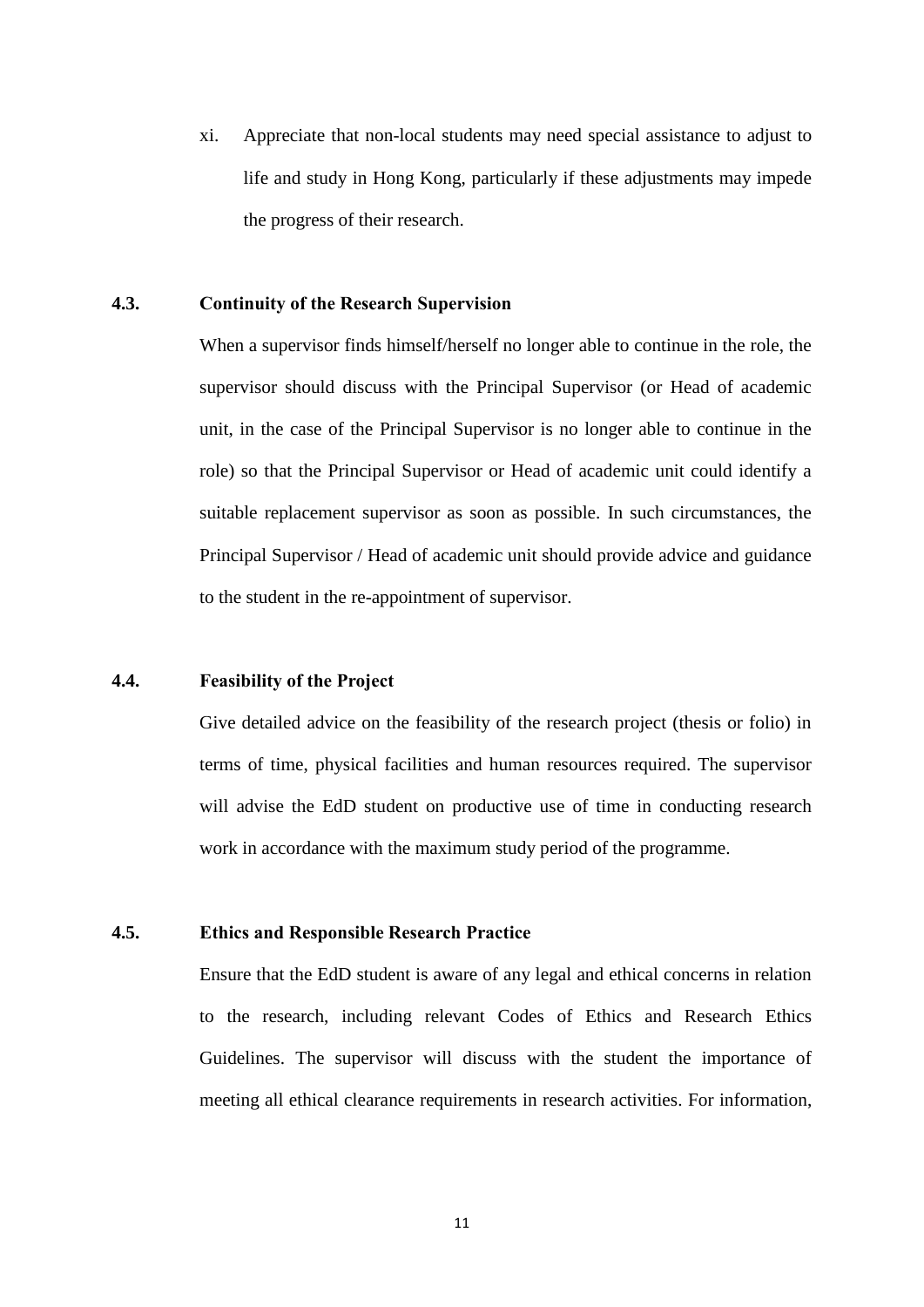<span id="page-14-0"></span>please refer to the website of Research Development Office (RDO) [\(http://www.eduhk.hk/rdo/\)](http://www.eduhk.hk/rdo/).

#### **4.6. Presentations**

Provide advice to the EdD student to present research work at conferences, seminars or forums in the relevant fields. The supervisor will also facilitate meetings for the student to meet other researchers in the field as appropriate.

## <span id="page-14-1"></span>**4.7. Thesis Examination**

- 4.7.1. Must be familiar with current policy and procedures of thesis examination including procedures of appeal against the outcome of the examination, according to the *Thesis Submission Guideline* and *GAR for Research Component of the Research Postgraduate and professional doctorate programmes*.
- 4.7.2. Prepare written comments to the EdD student on the thesis prior to the submission of thesis such that it is up to the standard of the programme.
- 4.7.3. In accordance with *GAR for Research Component of the Research Postgraduate and professional doctorate programmes,* nominate thesis examiners and ensure the student submits a written notice of intention to submit a thesis for examination at least six weeks prior to the expected date of thesis submission.
- 4.7.4. Has an ultimate responsibility for the approval of the submission of the thesis.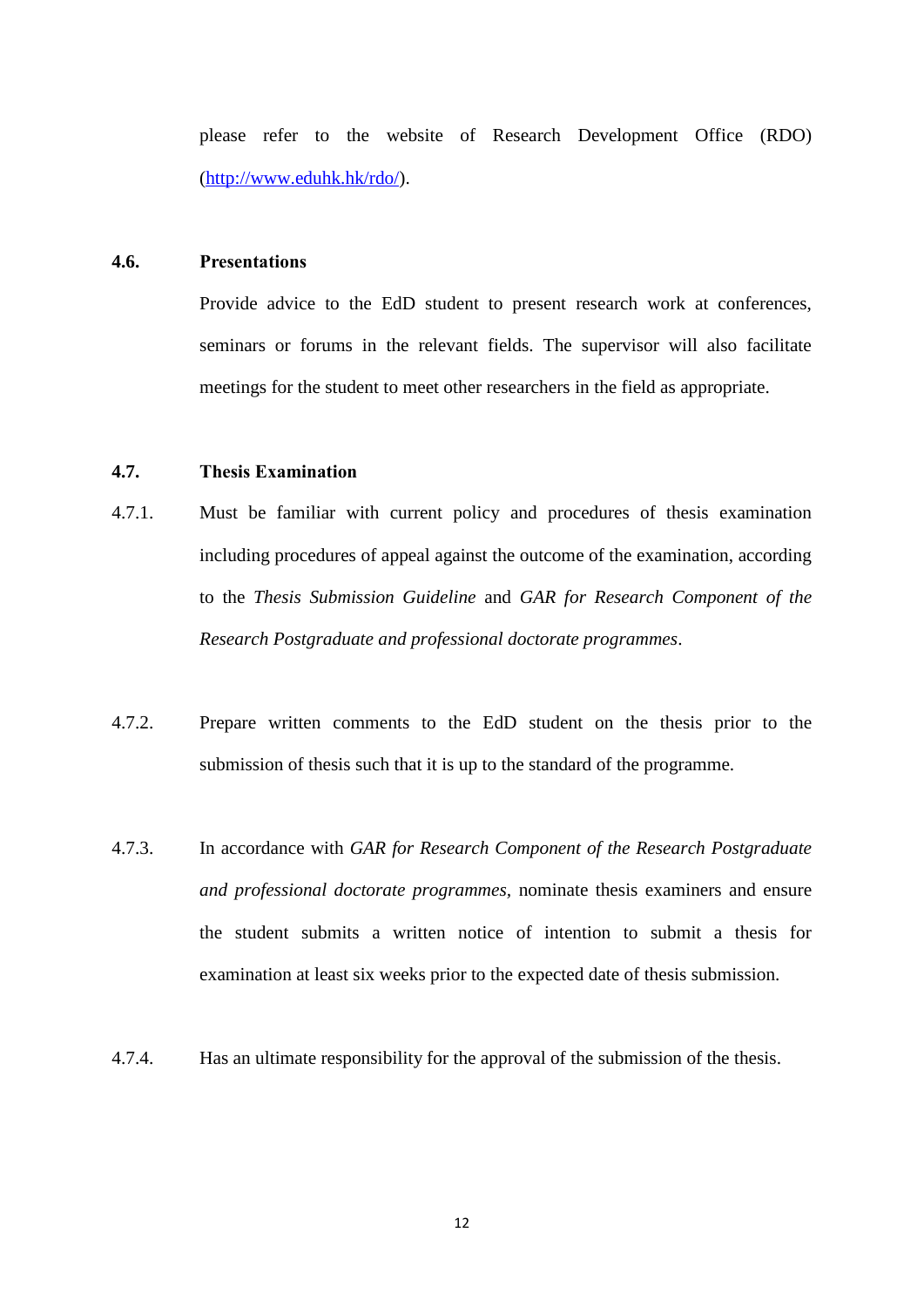#### <span id="page-15-0"></span>**4.8. Conflicts of Interest**

Conflicts of interest including, but not limited to, those of a financial nature, have the potential to threaten the integrity of scholarship. There are a wide range of types of activities which may constitute a conflict of interest, and which the supervisor has a responsibility to avoid. The following are a few examples, all of which apply both to supervisors and EdD students:

- i. Activities that will lead to making an unfair offer of an award;
- ii. Unprofessional faculty-student relationship;
- iii. Accepting over-scale financial or other forms of support to conduct a research project; and,
- iv. Accepting / offering unreasonable gifts for examination / evaluation purposes.

## <span id="page-15-1"></span>**5. Responsibilities of the EdD Student**

It is the responsibility of the EdD student to adhere to the following conditions:

## <span id="page-15-2"></span>**5.1. Regulations and Guidelines**

Be familiar and comply with the *GAR for Taught Postgraduate Programmes,*  GAR for the Research Component of the Research Postgraduate and professional *doctorate programmes*, *Code of Practice* and the University's regulations and procedures in relation to the EdD programme and other policies governing the degree.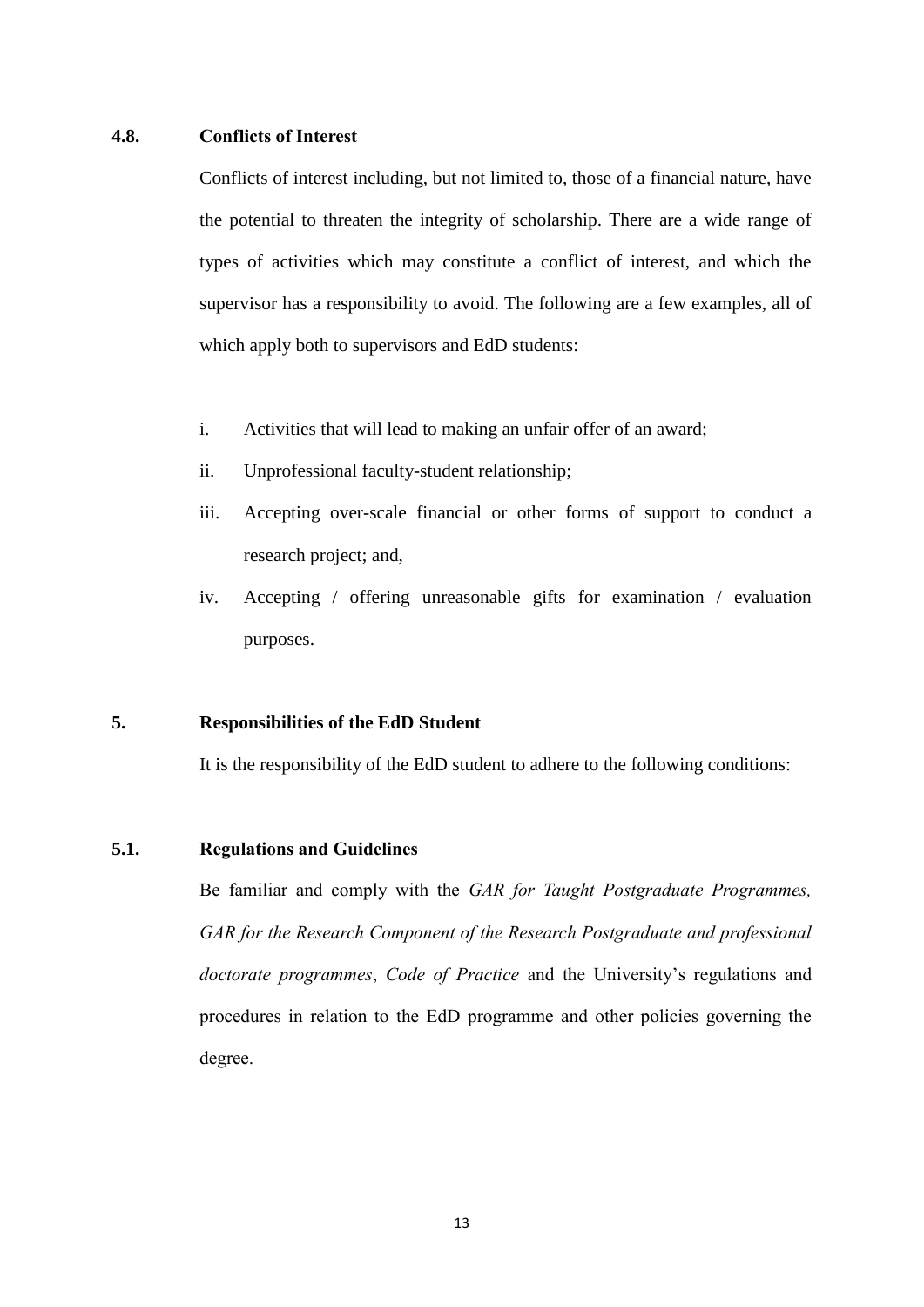#### <span id="page-16-0"></span>**5.2. Induction**

Attend the University's induction programme organised by the GS.

## <span id="page-16-1"></span>**5.3. Registration and Period of Study**

- 5.3.1. To register with the University at the beginning of their studies and at the start of each academic session, and pay the relevant fees.
- 5.3.2 Comply with the duration of study as stated in the GAR for taught postgraduate programmes.

## <span id="page-16-2"></span>**5.4. Use of Resources and Facilities**

Utilise the physical facilities and other resources available to manage their academic learning progress responsibly and appropriately.

## **5.5. Coursework**

Attend the core courses, elective and specialized area courses and seminars as required for the EdD programme. Students should also refer to the course outlines for more details on the coursework component of the EdD programme.

#### <span id="page-16-3"></span>**5.6. Academic Activities**

- 5.6.1. Be actively engaged in academic activities and environment of the University.
- 5.6.2. Actively contribute to the development of the intellectual research culture of the University.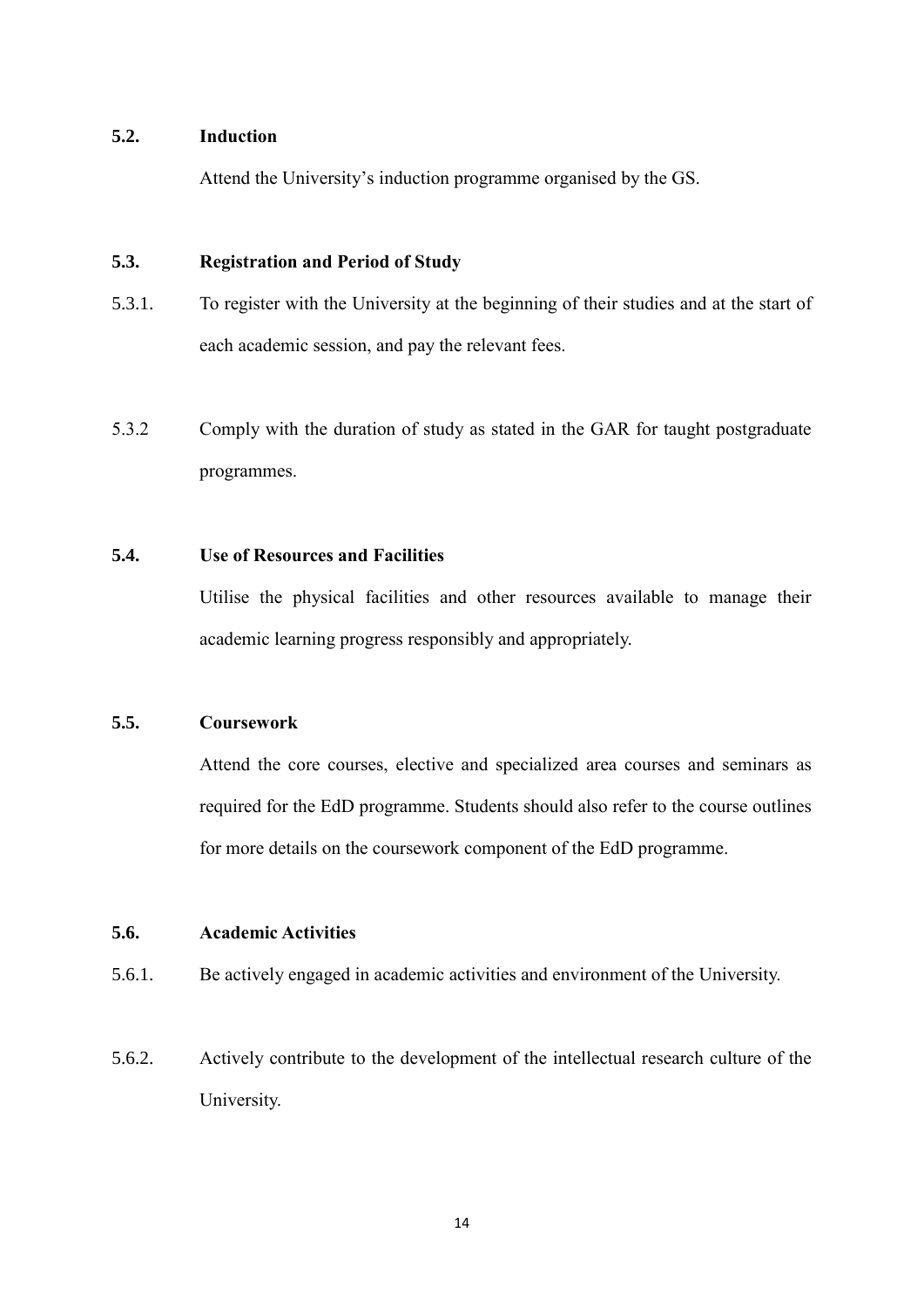- 5.6.3. Consult with supervisors regarding opportunities to meet other researchers in the field and to attend seminars, workshops and conferences, as appropriate.
- 5.6.4. Consult with supervisors to master the requisite techniques for the research, including skills on literature retrieval, presentation and academic writing.
- 5.6.5. Strategically plan for research activities to meet the milestones of the project, be self-motivated and pursue independent academic activities during the EdD study.
- 5.6.6. Take responsibility for the direction of and innovation in the research project as it develops with support from the supervisors.

## <span id="page-17-0"></span>**5.7. Meetings with Supervisor(s)**

Maintain a professional relationship at all times with supervisor (s) and other staff of the University, external supervisors and consultants. EdD students should:

- i. Propose and confirm schedules for regular meeting with the supervisor(s);
- ii. Keep a written record in his/her portfolio of discussions with the supervisor; and,
- iii. Respond promptly and appropriately to supervisor's guidance and feedback.

## <span id="page-17-1"></span>**5.8. Ethical Practice**

5.8.1. Adhere to legal and ethical guidelines and relevant codes of ethics; follow good research practice as appropriate to particular profession and specific discipline.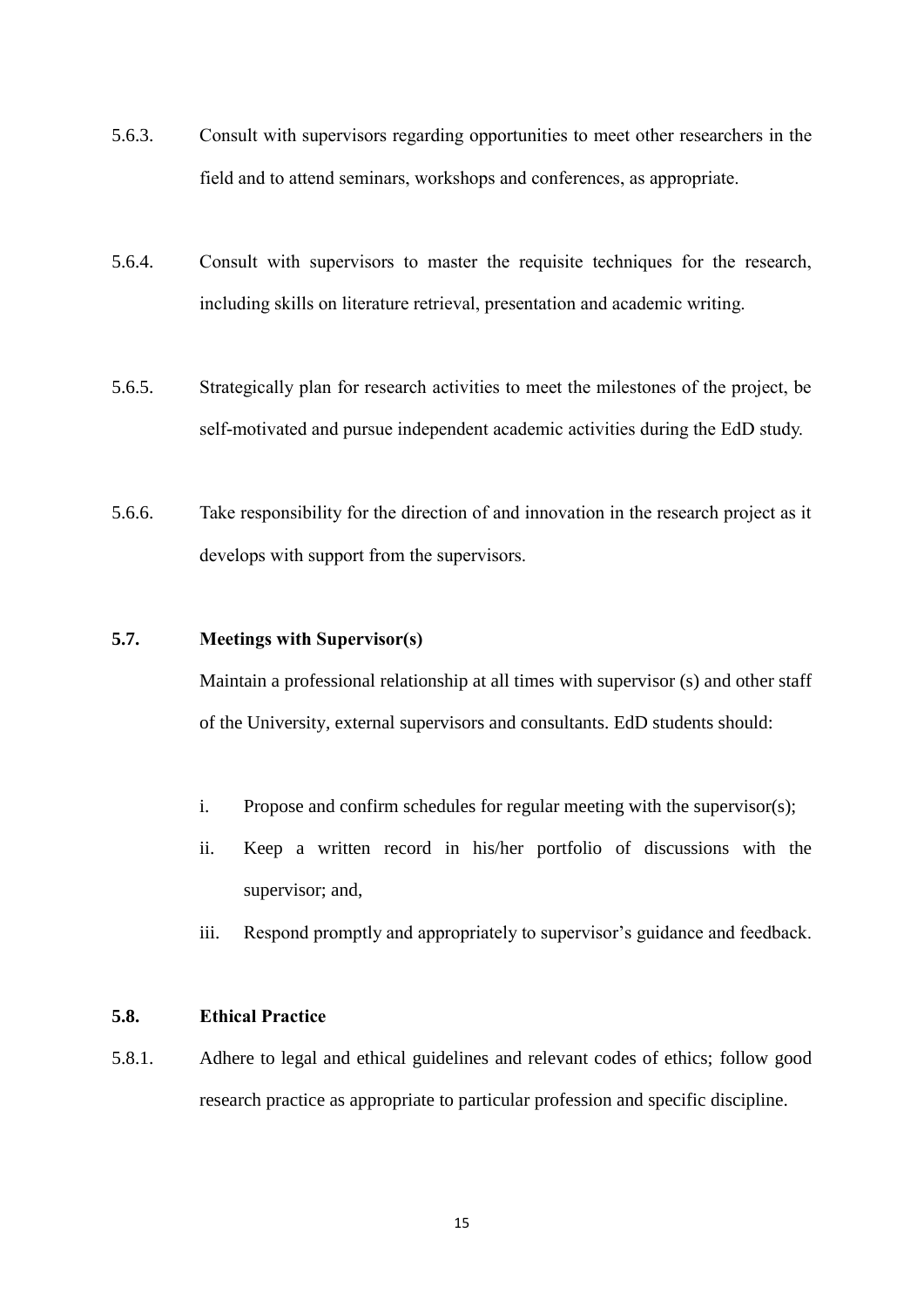- 5.8.2. In consultation with the supervisor, prepare and obtain ethical approval prior to data collection.
- 5.8.3. Reference to the University's relevant policies and guidelines, such as the ethical guidelines. For information, please refer to the website of RDO [\(http://www.eduhk.hk/rdo/\)](http://www.eduhk.hk/rdo/).
- 5.8.4. To acknowledge fully the work of others in coursework and assessed work, and be familiar with the referencing conventions of the discipline.

## <span id="page-18-0"></span>**5.9. Publications and Presentations**

- 5.9.1. With support from supervisors, students are encouraged to prepare publication of the research work and disseminate research findings through contributions to both internal and external conferences.
- 5.9.2. It is not acceptable to publish the same research findings in several places (i.e. duplicate publications); EdD students should obtain permission from the original publisher or made appropriate citations when referencing to any published materials.
- 5.9.3. Acknowledge the contribution of the supervisor and all other consultants' research advice in any published work.
- 5.9.4. Any publications based on the thesis or folio research work at the University shall contain a reference to the effect that the work was submitted to The Education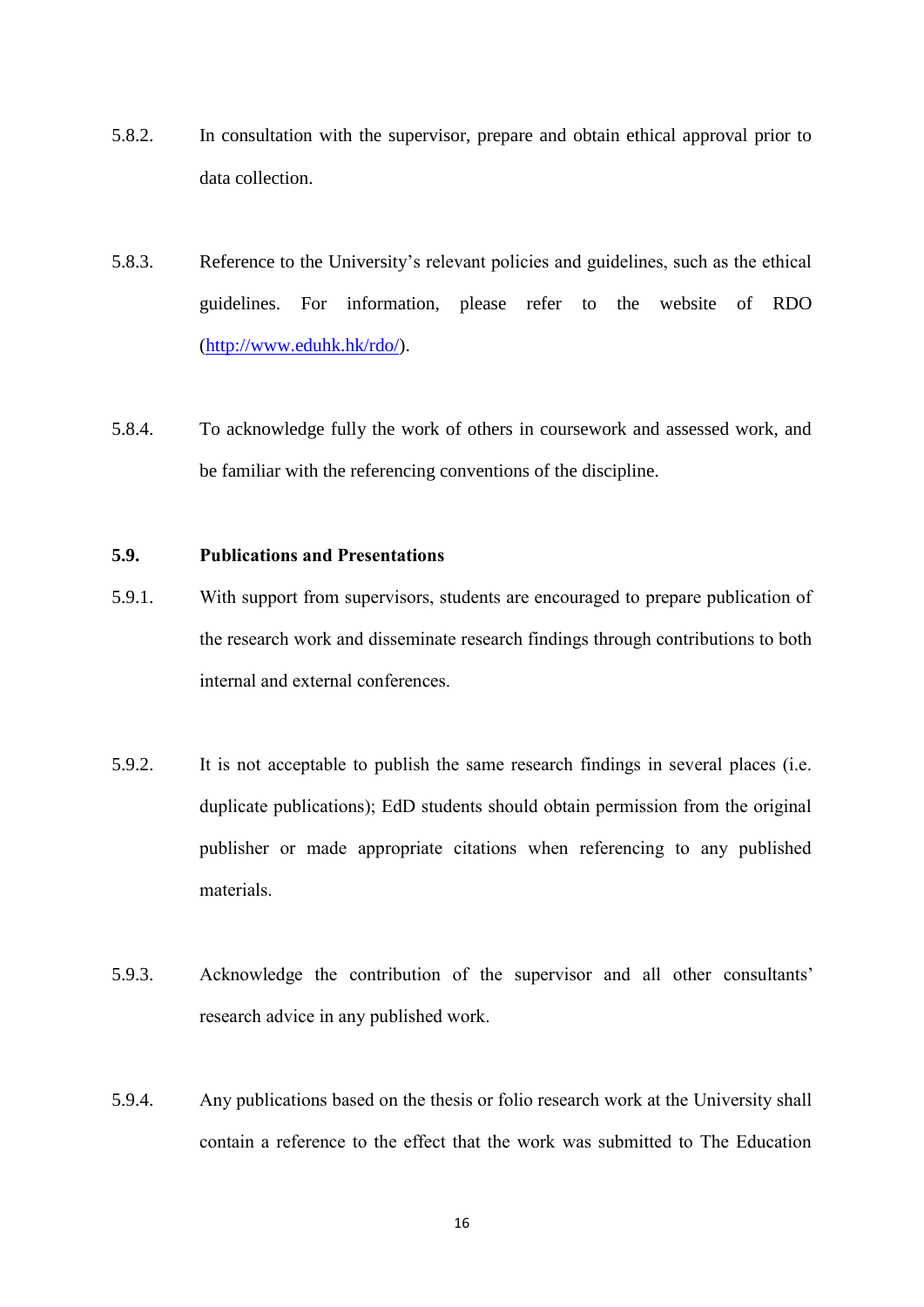University of Hong Kong for the award of the degree. During the study period, affiliation to the University should be clearly stated for any publication.

- 5.9.5. The contribution of funding body should also be acknowledged and all sources of financial and in-kind support for the research and any potential conflicts of interest must be stated in the publication, and that no confidential agreements have been breached.
- 5.9.6. Discuss with supervisors to reach an agreement on authorship, which fairly and appropriately acknowledges contributions of all researchers.

## <span id="page-19-0"></span>**5.10. Retention of Research Data**

- 5.10.1. Ensure that all original research data are recorded in a retrievable and appropriately referenced form, and make the data readily accessible to the supervisors.
- 5.10.2. Ensure that the data are stored safely in the academic unit for a period normally not less than five years from the date of submission of thesis, or as appropriate for the specific discipline.

## <span id="page-19-1"></span>**5.11. Research Progress**

Complete all assignments of the taught courses according to the specified timetables, and actively monitor own research progress. The latter includes: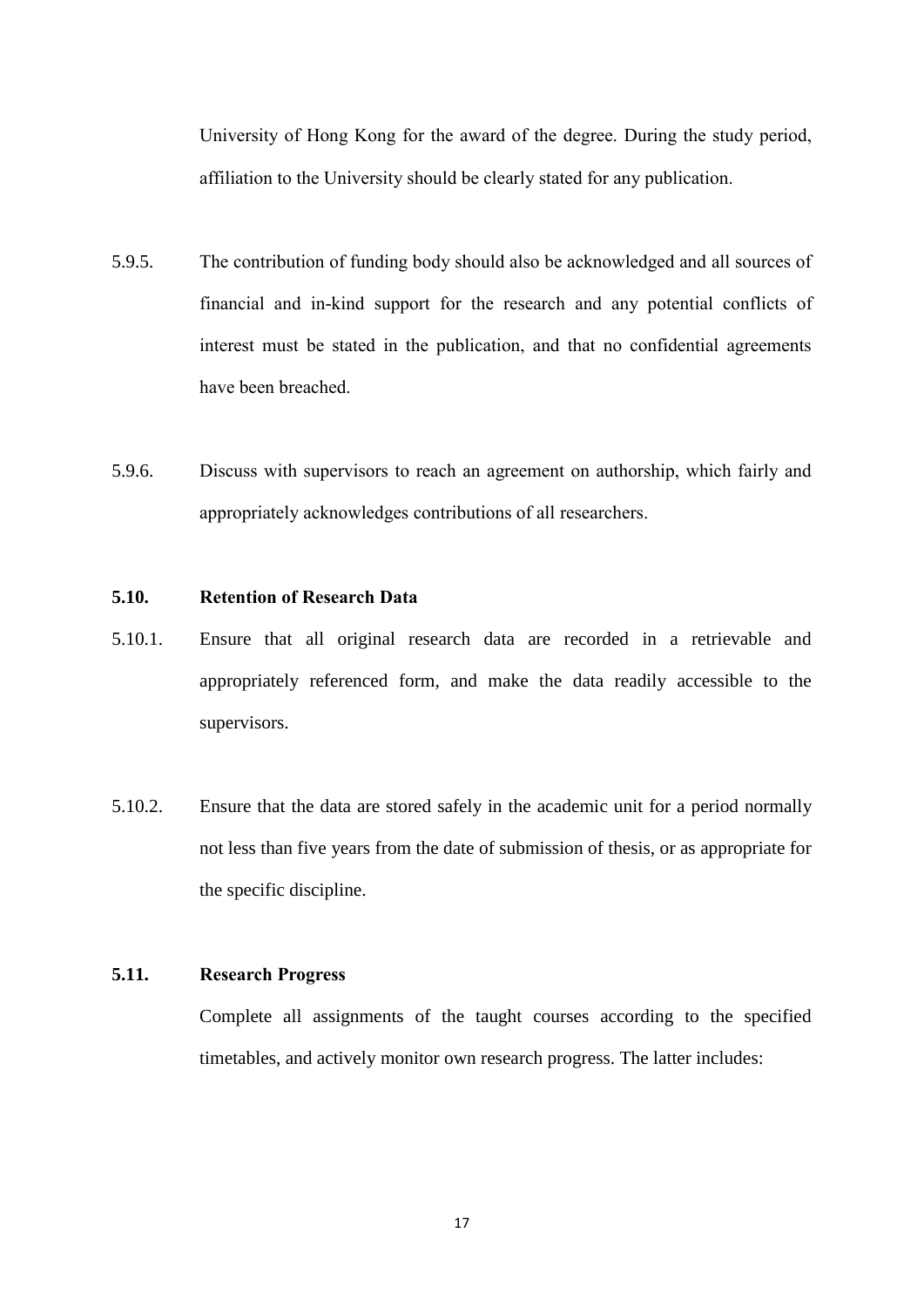- i. Provide regular research progress report to the supervision panel, as agreed in the supervisory meeting;
- ii. Provide *Annual Progress Report* and other reports to the GS, as stipulated in *GAR for Research Component of the Research Postgraduate and professional doctorate programmes*;
- iii. Complete a student research evaluation questionnaire annually;
- iv. Document the progress of the work in their study portfolio; and,
- v. Keep supervisors informed of any issues that may impact on their progress and prepare variation to candidature as appropriate.

## <span id="page-20-0"></span>**5.12. Thesis Examination**

- 5.12.1. The EdD student should be familiar with the degree regulations and the procedure of thesis examination as stipulated in the *GAR for the Research Component of the Research Postgraduate and professional doctorate programmes* and *Thesis Submission Guideline*.
- 5.12.2. Present the EdD thesis proposal to the presentation panel which consists of the respective Area Coordinator (as Chairperson) and the Supervision Panel.
- 5.12.3. At least six weeks prior to the expected date of submission, submit the Notice of Intention to Submit Thesis form to the GS.
- 5.12.4. The EdD student should not submit work that has been previously included in a thesis, dissertation or report submitted to this or any other institution for a degree, diploma, or other qualifications. Original work of the EdD student related to the